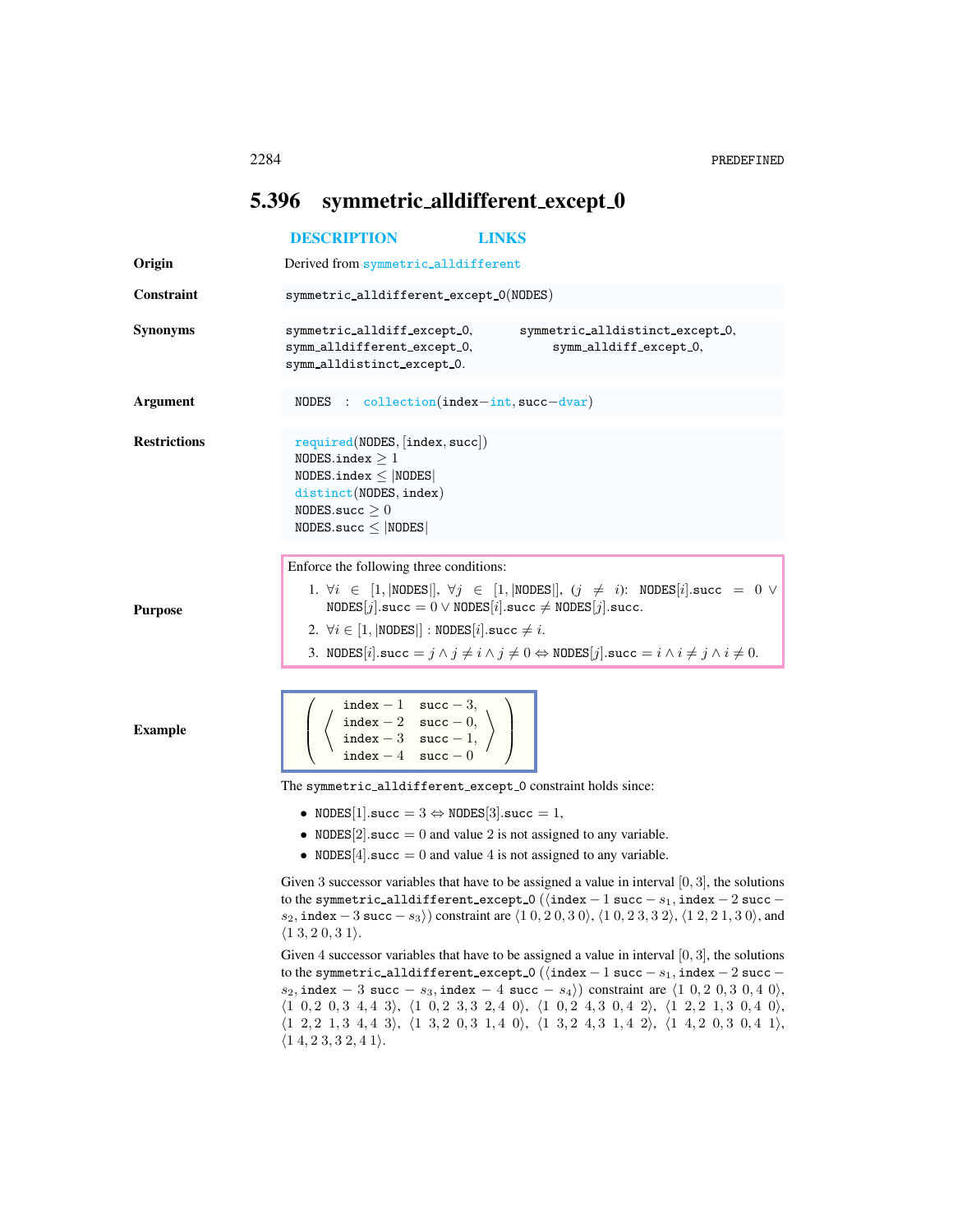## <sup>20120208</sup> 2285

All solutions Figure [5.752](#page-1-0) gives all solutions to the following non ground instance of the symmetric\_alldifferent\_except\_0 constraint:  $S_1$   $\in$  $[0..5], S_2 \in [1..3], S_3 \in [1..4], S_4 \in [0..3], S_5 \in [0..2],$  $\verb|symmetric_a11 different\_except_0(\langle 1\,S_1, 2\,S_2, 3\,S_3, 4\,S_4, 5\,S_5 \rangle).$ 



<span id="page-1-0"></span>Figure 5.752: All solutions corresponding to the non ground example of the symmetric alldifferent except 0 constraint of the All solutions slot (the index attribute is displayed as indices of the succ attribute)

| <b>Typical</b>   | $ NODES  \geq 4$<br>$minval(NODES.succ) = 0$<br>maxval(NODES.succ) > 0                                                                                                                                                                                                                                                                                                                                                                                                                                                               |
|------------------|--------------------------------------------------------------------------------------------------------------------------------------------------------------------------------------------------------------------------------------------------------------------------------------------------------------------------------------------------------------------------------------------------------------------------------------------------------------------------------------------------------------------------------------|
| <b>Symmetry</b>  | Items of NODES are permutable.                                                                                                                                                                                                                                                                                                                                                                                                                                                                                                       |
| <b>Usage</b>     | Within the context of sport scheduling, NODES [i] succ = j (i $\neq$ 0, j $\neq$ 0, i $\neq$ j) is<br>interpreted as the fact that team <i>i</i> plays against team <i>j</i> , while NODES[ <i>i</i> ].succ = 0 ( $i \neq 0$ )<br>is interpreted as the fact that team $i$ does not play at all.                                                                                                                                                                                                                                     |
| <b>Algorithm</b> | An arc-consistency filtering algorithm for the symmetric_alldifferent_except_0 con-<br>straint is described in $[131, 130]$ . The algorithm is based on the following facts:                                                                                                                                                                                                                                                                                                                                                         |
|                  | • First, one can map solutions to the symmetric_alldifferent_except_0 constraint<br>to perfect $(g, f)$ -matchings in a non-bipartite graph derived from the domain of the<br>variables of the constraint where $g(x) = 0$ , $f(x) = 1$ for vertices x which have 0 in<br>their domain, and $g(x) = f(x) = 1$ for all the remaining vertices. A <i>perfect</i> $(g, f)$ -<br><i>matching</i> $M$ of a graph is a subset of edges such that every vertex $x$ is incident with<br>the number of edges in M between $g(x)$ and $f(x)$ . |
|                  | • Second, Gallai-Edmonds decomposition $[179, 150]$ allows to find out all edges that<br>do not belong to any perfect $(g, f)$ -matchings, and therefore prune the corresponding<br>variables.                                                                                                                                                                                                                                                                                                                                       |
| Counting         |                                                                                                                                                                                                                                                                                                                                                                                                                                                                                                                                      |
|                  | 7<br>8<br>2<br>3<br>5<br>Length $(n)$<br>4<br>6                                                                                                                                                                                                                                                                                                                                                                                                                                                                                      |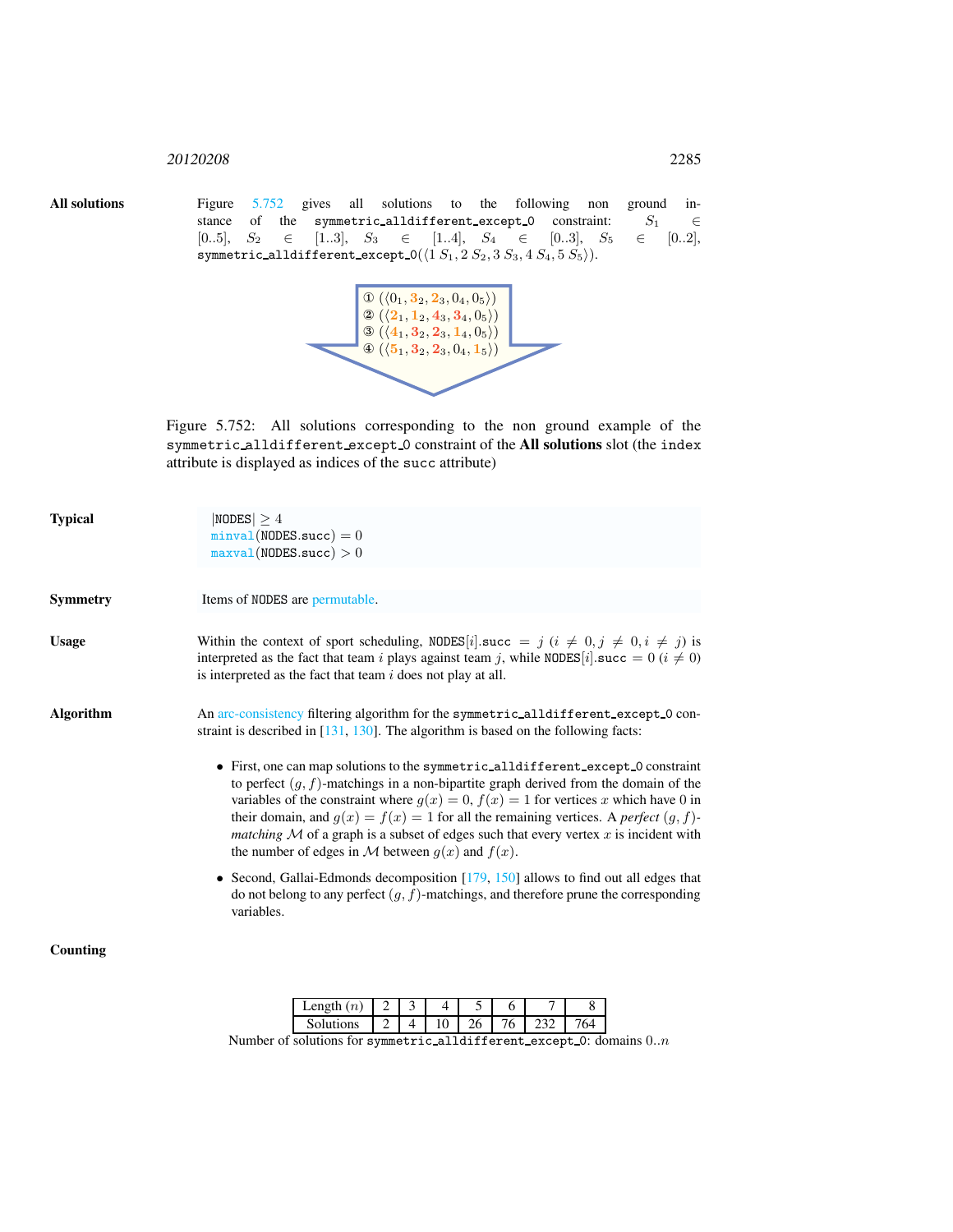

<span id="page-2-0"></span>

See also implied by: symmetric\_alldifferent.

implies (items to collection): k alldifferent, lex alldifferent.